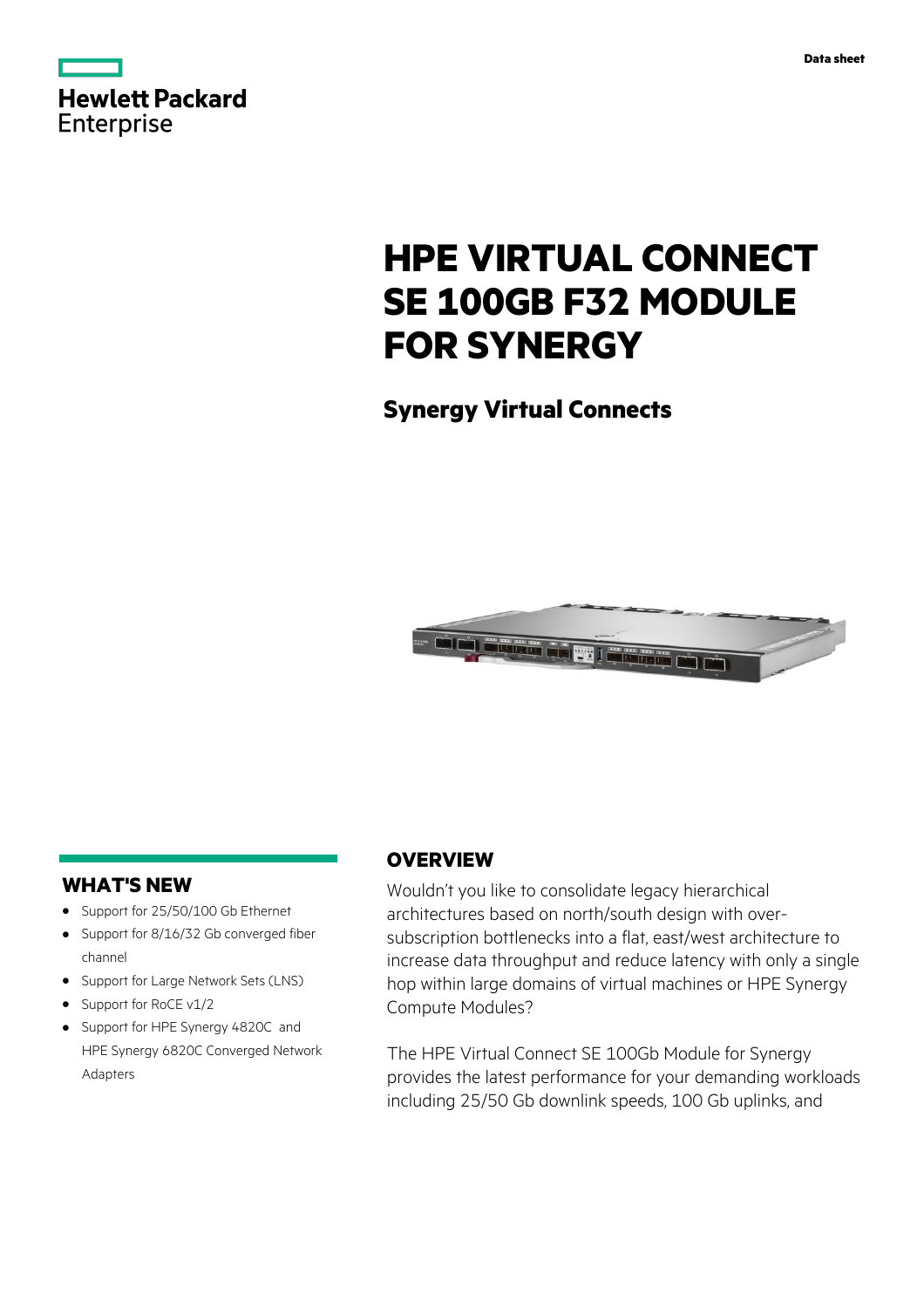16/32 Gb converged Fiber Channel. Its dis-aggregated, rackscale design uses a primary/satellite architecture to consolidate data center network connections, reduce hardware and scale network bandwidth across multiple HPE Synergy Frames.

The primary module contains intelligent networking capabilities that extends connectivity to satellite frames through Interconnect Link Modules. This decreases top of rack switch needs and substantially reduces costs.

## **FEATURES**

### **Enhance Uplink Costs with the Latest Fabric Bandwidths**

The HPE Virtual Connect SE 100Gb F32 switch module provides 25/50/100 Gb performance with the cost benefits of HPE Synergy's primary/satellite networking architecture. Converge your uplinks from the Synergy frame and save money on upstream ports.

### **Improve Fabric Efficiency, Reliability and Manageability with HPE Composable Infrastructure**

The HPE Virtual Connect SE 100Gb F32 Module for Synergy consolidates data center network connections, and reduces hardware and scale network bandwidth across multiple frames with the HPE Synergy innovative disaggregated, rackscale design.

Enjoy simple, reliable and fast provisioning HPE Virtual Connect SE 100Gb F32 Modules using the Hewlett Packard Enterprise Synergy software-defined intelligence with template-driven programming.

Orchestrate frictionless HPE Virtual Connect SE firmware updates in concert with an entire Synergy infrastructure using one-tool, one-step template-based operations from HPE Synergy Composer.

### **Based on Industry's Proven Virtual Connect Technology**

The HPE Virtual Connect SE 100Gb F32 Module for Synergy provides one flexible interconnect interface to the network. One device supports common data center networks protocols such as: Ethernet, Fibre Channel (FC), Fibre Channel over Ethernet (FCoE) and iSCSI.

Fine-tune the performance of each data and storage connection to meet the needs of each of your virtual machines and targeted workloads.

Connect to HPE Synergy Compute Modules using full hardware offload of iSCSI and FCoE protocol processing and minimizing the impact on host CPU performance to increase storage connection performance.

Perform ultra-fast communication between virtual server hosts during migrations and recoveries with hardware based 25/50 GbE performance.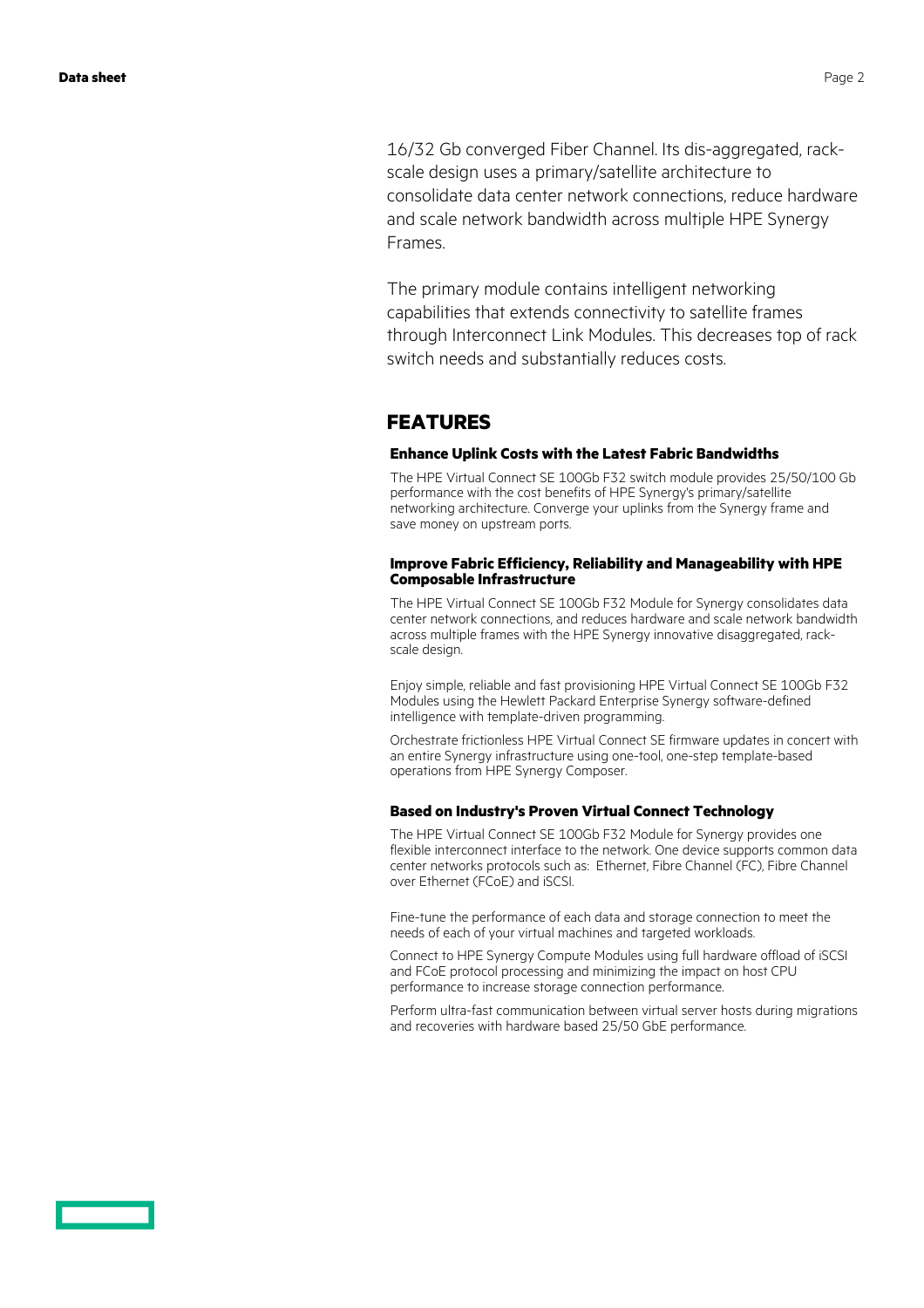<u>and the second part of the second part of the second part of the second part of the second part of the second part of the second part of the second part of the second part of the second part of the second part of the seco</u>

## **Technical specifications HPE Virtual Connect SE 100Gb F32 Module for Synergy**

| <b>Connectors and cabling</b> | HPE SY 300Gb Interconnect Link 2.1m DAC;<br>HPE SY 300Gb Interconnect Link 3m AOC:<br>HPE SY 300Gb Interconnect Link 5m AOC:<br>HPE SY 300Gb Interconnect Link 15m AOC |
|-------------------------------|------------------------------------------------------------------------------------------------------------------------------------------------------------------------|
| Warranty                      | 3 year Parts, 3 year Labor, 3 year on-site support                                                                                                                     |